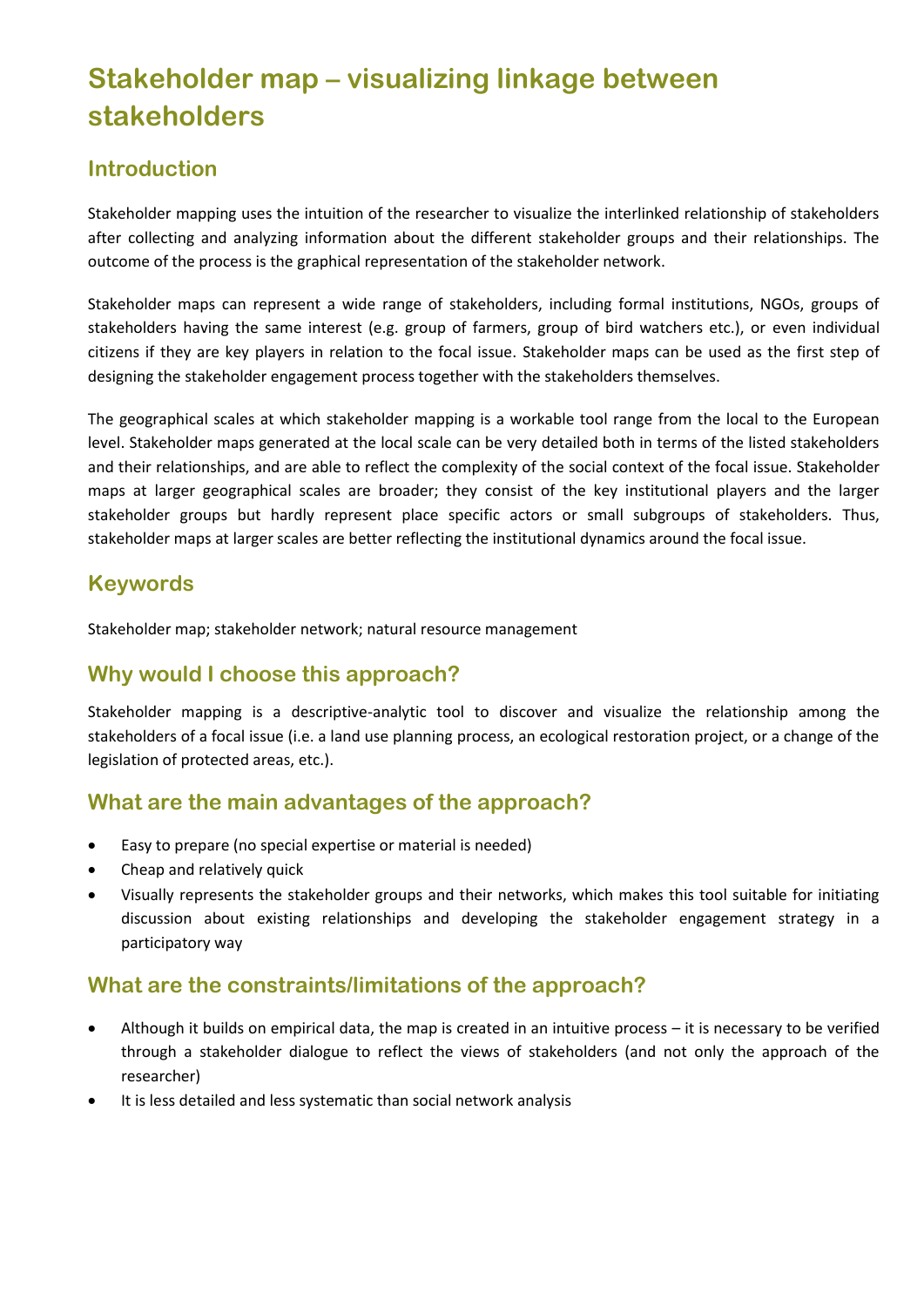# **What types of value can the approach help me understand?**

The final outcome of the analysis, the stakeholder map, is a graphical representation of stakeholder relationships which includes all relevant stakeholder groups, their subgroups, their basic interests in the focal issue, and the linkages among them. Therefore, it helps to understand the distribution of values related to a focal issue.

### **How does the approach address uncertainty?**

Identification of stakeholders and linkage between them is not a static delineated fact, but a starting point. For instance, it can help to invite an initial group of stakeholders for a starting workshop of a project.

# **How do I apply the approach?**

The process of generating a stakeholder map can be split into five key steps.

#### **Step 1: Define the issue**

A preliminary step of stakeholder mapping is the identification of the focal issue which influences the range of stakeholders to be included and their basic interests.

### **Step 2: Collect data**

Two basic data sources can be used as background information of the stakeholder mapping process.

- *Media and document analysis:* Newspapers, blogs, official documents (e.g. development plans and project descriptions) etc. can be analyzed in order to identify as many stakeholders in the case study area as possible. Based on the media and document analysis, a tentative list of potential stakeholder can be collated and their relative importance can be identified in relation to the focal issue.
- *Key-informant interviews:* The second data source is the personal information provided by key stakeholders (i.e. stakeholders having dense networks, being able to influence the outcome of the project etc.).

#### **Step 3: Analyze data**

#### **Step 4: Build the map**

This is the most creative part of the analysis, when the information collected at previous phases will be combined with personal intuition. Basically it is the group of researchers who draw the map, although you can try to build the map within small group of stakeholders by using participatory techniques/facilitation. In each way three basics steps have to be accomplished.

- *Listing:* Write down the name of each stakeholder (or group of stakeholders) you identified during the analysis on post-it notes.
- *Placing:* Start arranging the post-its according to the relationships between stakeholders. Start with a determinative stakeholder, and then systematically illustrate the ones that are closely related to it and move towards the more and more loosely connected ones. The structure of the stakeholder map can be hierarchical or centralized.
	- o You can build a *hierarchical structure* where stakeholders are arranged according to their influence on the focal issue (the focal issue will be in the top of your map, stakeholders having more power will be put closer to the focal issue, stakeholders depending on others will be put below etc.). A strict hierarchy system is easy to represent as the relations between stakeholders are specifically defined.
	- o You can build a *centralized structure* where a key stakeholder is in the middle, and others are arranged according to their relationship to this key stakeholder. This is an appropriate structure if there are several loosely related stakeholder groups in your case study.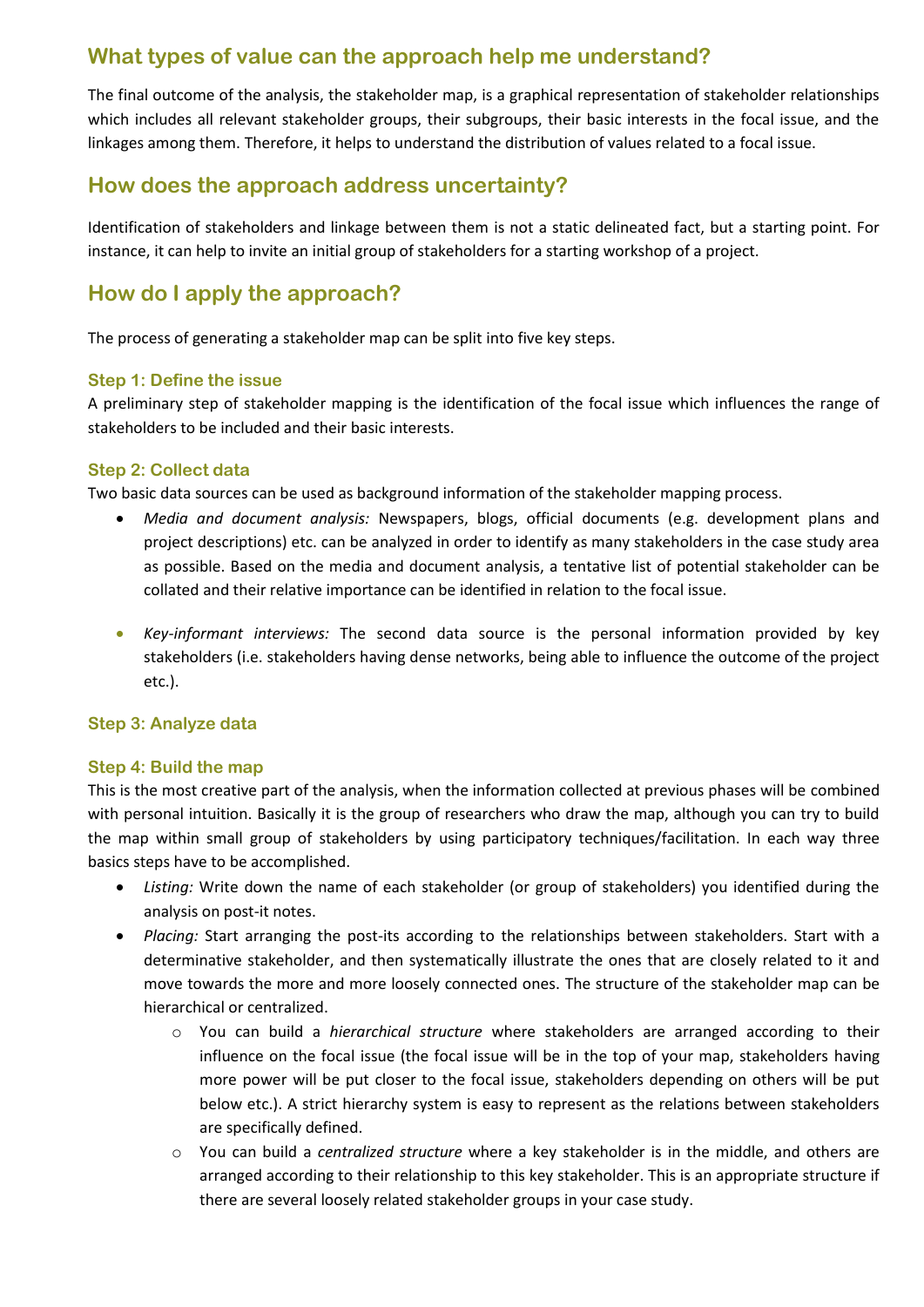Consider that all stakeholder maps are different and a given case can be represented by various ways. So feel free to try each ways and create different arrangements until you find the "best" structure which gives a meaningful representation of stakeholders' relationships.

 *Linking:* Once you finished the arrangement, draw the relationship between the stakeholders by using lines and arrows. Cross-linkages can also be represented between stakeholders. Be careful to use the different markers consistently (e.g. thick lines for strong supporting relationship, dotted lines for weak supporting relationship, arrows to represent the direction of influence, double arrows for conflict etc.). The stakeholder map can be more understandable by using different colors or signs to distinguish different stakeholder groups.

### **Step 5: Verify the map**

In the last step you have to verify the stakeholder map with stakeholders themselves. The easiest way is to consult again your key informants and ask their opinion about the map.

| Requirements             |                               | Comments                                             |
|--------------------------|-------------------------------|------------------------------------------------------|
| Data                     | Data is available             | Media and document analysis, key-informant           |
|                          | x Need to collect some new    | interviews                                           |
|                          | data (e.g. participatory      |                                                      |
|                          | valuation)                    |                                                      |
|                          | Need to collect lots of new   |                                                      |
|                          | data (e.g. valuation based on |                                                      |
|                          | surveys)                      |                                                      |
| Type of data             | Quantitative                  |                                                      |
|                          | x Qualitative                 |                                                      |
| Expertise and production | x Working with researchers    | No special expertise is needed to create a           |
| of knowledge             | within your own field         | stakeholder map, although being familiar with social |
|                          | Working with researchers      | scientific research methods (e.g. document analysis, |
|                          | from other fields             | interviewing) and concept-mapping or mind-mapping    |
|                          | x Working with non-           | is an advantage.                                     |
|                          | academic stakeholders         |                                                      |
| Software                 | x Freely available            |                                                      |
|                          | License required              |                                                      |
|                          | Advanced software             |                                                      |
|                          | knowledge required            |                                                      |
| Time resources           | x Short-term (less than 1     |                                                      |
|                          | year)                         |                                                      |
|                          | Medium-term (1-2 years)       |                                                      |
|                          | Long-term (more than 2        |                                                      |
|                          | years)                        |                                                      |
| Economic resources       | x Low-demanding (less than    | 13-15 days altogether                                |
|                          | 6 PMs)                        |                                                      |
|                          | Medium-demanding (6-12        |                                                      |
|                          | PMs)                          |                                                      |
|                          | High-demanding (more than     |                                                      |
|                          | 12 PMs)                       |                                                      |
| Other requirements       |                               |                                                      |

# **Requirements**

# **Where do I go for more information?**

Contact: Eszter Kelemen [\(kelemen.eszter@essrg.hu\)](mailto:kelemen.eszter@essrg.hu)